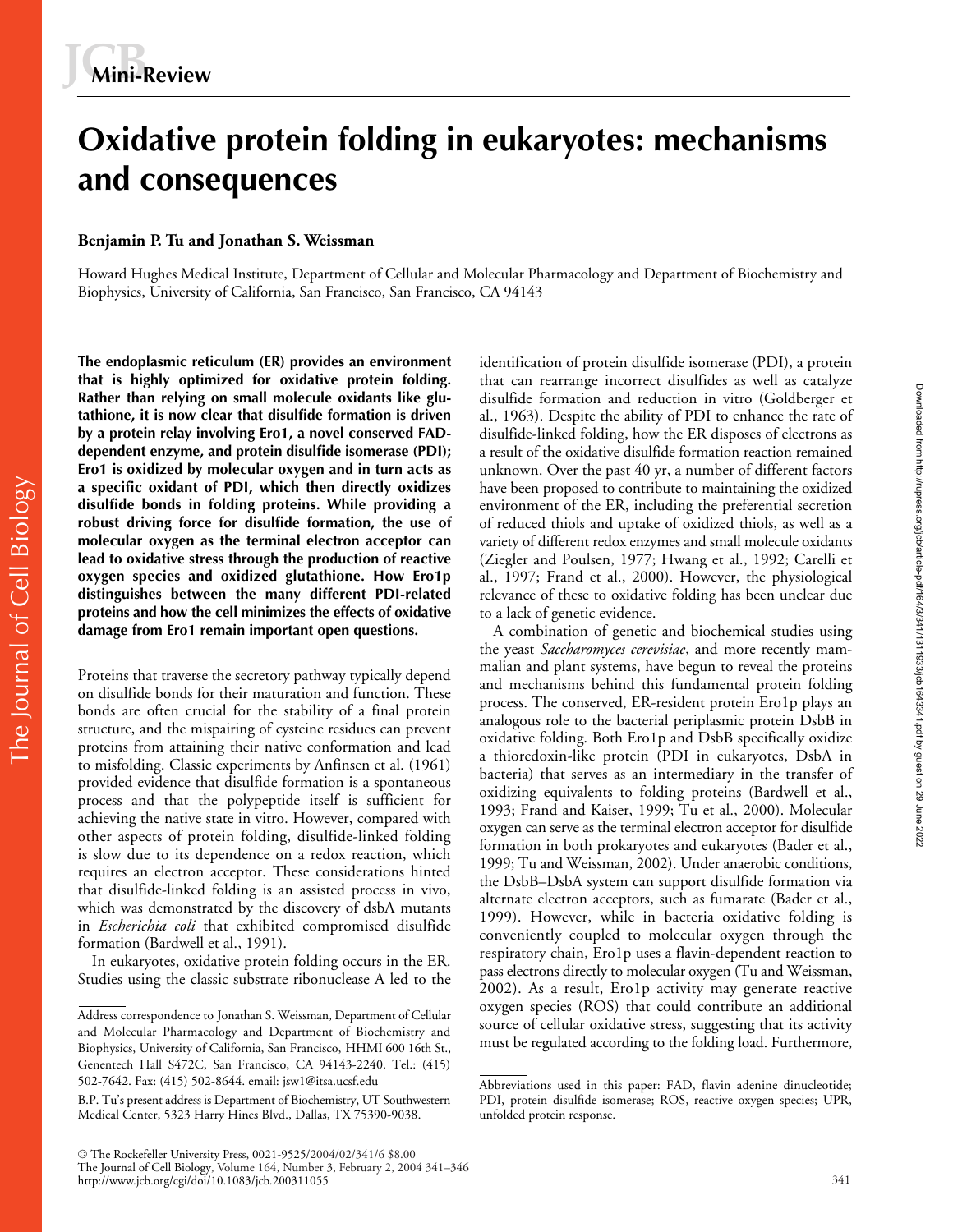the apparent specificity of Ero1p for PDI may allow the numerous homologues of PDI to remain in the reduced state in order to carry out separate redox functions aside from protein oxidation. This review will focus on the mechanism of Ero1p-catalyzed oxidative folding and its broader cell biological ramifications.

# **The components of the eukaryotic oxidative folding machinery**

While it has been appreciated that oxidative folding is dependent on electron acceptors and likely to be catalyzed in vivo, the physiological mechanism governing this process was not known until recently. Genetic screens in yeast identified a conserved, ER membrane–associated protein Ero1p (ER oxidoreductin 1) as an essential component of the oxidative folding machinery (Frand and Kaiser, 1998; Pollard et al., 1998). Mutations in *ERO1* lead to sensitivity to the reductant DTT and the accumulation of proteins that normally contain disulfide bonds in a reduced form in the ER (Frand and Kaiser, 1998; Pollard et al., 1998), a phenotype resembling that of bacteria lacking DsbB function (Bardwell et al., 1993; Missiakas et al., 1993). In humans, there are two ERO1 isoforms, hERO1-Lα and hERO1-Lβ (Cabibbo et al., 2000; Pagani et al., 2000), which lack a COOH-terminal tail of  $\sim$ 127 amino acids required by the yeast protein for membrane association (Pagani et al., 2001). In vivo, membrane association of Ero1p may allow the protein to be retained in the ER and facilitate cotranslational disulfide formation. Ero1p possesses seven conserved cysteine residues that are likely involved in catalyzing electron transfer (Frand and Kaiser, 1998, 2000; Pollard et al., 1998). However, Ero1p has no homology to any redox enzymes or other known proteins. Consistent with a function in folding in the ER, yeast Ero1p and hERO1-L $\beta$ are induced by the unfolded protein response (UPR) (Frand and Kaiser, 1998; Pollard et al., 1998; Pagani et al., 2000). The expression of hERO1-L $\alpha$  and not hERO1-L $\beta$  is stimulated by hypoxia (Gess et al., 2003).

PDI has long been known to aid the formation of disulfide bonds. It has been shown to catalyze disulfide bond formation and isomerization, as well as reduction, for a wide range of substrates in vitro (Freedman, 1989), but its role in vivo has been less clear. PDI is an essential protein that constitutes  $\sim$ 2% of the protein in the ER and contains two thioredoxin-like Cys-Gly-His-Cys (CGHC) active sites (Goldberger et al., 1963; Laboissiere et al., 1995). The finding that Cys-Gly-His-Ser (CGHS) active site mutants of PDI result in sensitivity to DTT provided evidence of a role for PDI in the formation of disulfide bonds in vivo (Holst et al., 1997). This mutant PDI cannot function as an oxidant of proteins but can still catalyze the isomerization of protein disulfides. While these observations suggest that the essential role of PDI is to unscramble nonnative disulfide bonds (Laboissiere et al., 1995), the DTT-sensitivity phenotype of this mutant PDI argues that PDI normally plays an important role in catalyzing disulfide formation. Furthermore, in *ero1*-*1* mutants, PDI accumulates in a reduced form, suggesting that Ero1p acts upstream of PDI in a pathway for disulfide formation in the ER (Frand and Kaiser, 1999).

Recently, the sulfhydryl oxidase Erv2p has been implicated as playing a role in oxidative folding in the ER parallel

to that of Ero1p (Gerber et al., 2001; Sevier et al., 2001; Gross et al., 2002). Erv2p is a member of the ERV/ALR family of sulfhydryl oxidases (Thorpe et al., 2002), which have been found in a number of subcellular compartments. Although Erv2p can compensate for defects in Ero1p when overexpressed (Sevier et al., 2001) and can oxidize proteins directly in vitro (Gerber et al., 2001), under the conditions examined, deletion of *ERV2* at most has a modest effect on growth (Sevier et al., 2001; Tu and Weissman, 2002). These observations established that Ero1p is the major player in protein oxidation and that the physiological role of Erv2p as a sulfhydryl oxidase is limited to a subset of nonessential proteins or growth conditions not yet examined. In yeast, there is an essential homologue of Erv2p (Erv1p) that is localized to the mitochondrial intermembrane space (Lange et al., 2001). The sulfhydryl oxidase activity of Erv1p may be important for proper mitochondrial homeostasis and the assembly of iron-sulfur cluster proteins (Lisowsky, 1994; Lee et al., 2000; Lange et al., 2001) perhaps by catalyzing disulfide bond formation, although the oxidative environment of the mitochondrial intermembrane space is not well characterized. Interestingly, a vaccinia virus protein of this ERV family has been implicated in the formation of disulfides in viral proteins during assembly in the host cytosol (Senkevich et al., 2000).

# **The Ero1-dependent pathway for the transfer of oxidizing equivalents**

Recently, Ero1p-mediated disulfide formation was reconstituted in vitro using purified Ero1p and PDI as the only protein components (Tu et al., 2000). Even at substoichiometric Ero1p to disulfide concentrations (e.g., 1:340), Ero1pcatalyzed oxidative folding proceeds faster than the PDI-catalyzed oxidative folding of substrates in the presence of an optimal glutathione redox buffer (Tu et al., 2000). Furthermore, this Ero1p-driven reaction can occur independently of glutathione both in vivo and in vitro (Cuozzo and Kaiser, 1999; Tu et al., 2000). A mutant PDI with Cys-Gly-His-Ala (CGHA) active sites acts as a dominant inhibitor of this Ero1p-catalyzed reaction, and a mixed disulfide cross-link can be captured between these two proteins both in vivo and in vitro (Frand and Kaiser, 1999; Tu et al., 2000). These observations demonstrate that Ero1p oxidizes PDI directly through disulfide exchange (Tu et al., 2000). PDI subsequently catalyzes the formation of disulfides in folding proteins. Ero1p does not efficiently act as a direct oxidant of folding substrates and thus relies on PDI to transfer oxidizing equivalents (Tu et al., 2000). Thus, the transfer of oxidizing equivalents occurs via the protein relay: Ero1p to PDI to protein (Fig. 1). This reconstituted system may prove useful for the refolding of recombinant disulfide-containing proteins. Ero1p may also be involved in mediating the retrotranslocation of proteins to the cytosol by oxidizing PDI, changing its conformation, and thus altering its affinity for particular substrates (Tsai and Rapoport, 2002).

# **The role of PDI and its homologues in oxidative folding**

Despite its ability to catalyze a range of thiol-disulfide reactions, PDI is found predominantly in an oxidized form in vivo (Frand and Kaiser, 1999), implying its main cellular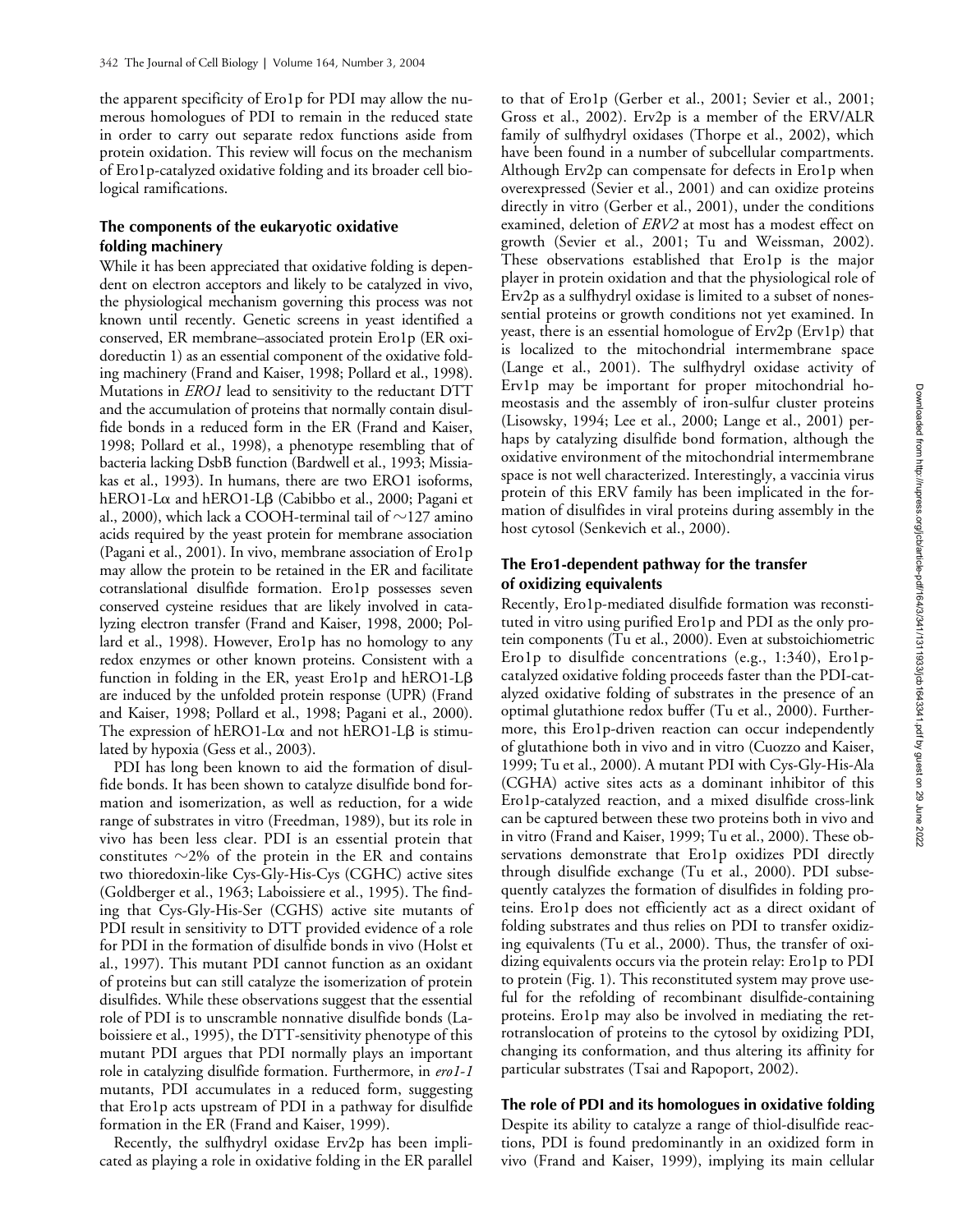

Figure 1. **Schematic model of oxidative protein folding in the yeast ER.** The formation of disulfide bonds in the ER is driven by Ero1p. FADbound Ero1p oxidizes PDI, which then subsequently oxidizes folding proteins directly. FAD-bound Ero1p then passes electrons to molecular oxygen, perhaps resulting in the production of ROS. FAD, which is synthesized in the cytosol, can readily enter the ER lumen and stimulate the activity of Ero1p. Disulfide isomerization and reduction may be performed by some of the four homologues of PDI, Eug1p, Mpd1p, Mpd2p, or Eps1p, in addition to PDI itself. Reduced glutathione (GSH) may also assist in disulfide reduction, resulting in the production of oxidized glutathione (GSSG).

function is to oxidize folding proteins through the Ero1p pathway. Interestingly, there are four homologues of PDI (*EUG1*, *MPD1*, *MPD2*, and *EPS1*) in yeast and dozens more are found in higher eukaryotes. Preliminary experiments suggest that yeast Ero1p cannot interact with several of these PDI homologues in vitro (unpublished data), and this specificity may extend to the human system as well (Mezghrani et al., 2001). However, a mixed disulfide crosslink between Ero1p and a Cys-Gly-His-Ala (CGHA) active site mutant of Mpd2p has been immunoprecipitated from yeast (Frand and Kaiser, 1999). A mixed disulfide cross-link has also been isolated between hERO1-L $\alpha$  and ERp44 (Anelli et al., 2002). A complication of these findings is that PDI and its homologues can be trapped as mixed disulfides with proteins they are folding (Molinari and Helenius, 1999), and so the functional relevance of these interactions remains to be explored.

The inability of Ero1p to interact with several PDI variants suggests that it can discriminate between PDI and its homologues. Such discrimination could allow different PDI-related proteins to function as dedicated disulfide isomerases or reductases, which require cysteine residues in their thioredoxin-like active sites to be in the reduced form (Fig. 1). PDI itself probably also contributes to disulfide isomerization and reduction in vivo. In the bacterial system, it has been shown that the role of these PDI-related proteins is dictated by whether they can interact with upstream oxidases or reductases, rather than the redox potential of their active sites. For example, dimerization of the protein DsbC prevents oxidation by DsbB and allows it to function as a dedicated isomerase (Bader et al., 2001). Mutants of DsbC that disrupt dimerization become oxidized by DsbB and can serve the role of the protein oxidant DsbA (Bader et al., 2001). In addition, DsbC is normally maintained in the reduced form by the periplasmic membrane protein DsbD, which transfers the reducing power of cytosolic thioredoxin to DsbC (Rietsch et al., 1997). Some of the eukaryotic PDI homologues may similarly be kept in a reduced form by an upstream reductase. Resolving how and whether these PDIrelated proteins interact with Ero1p should lend insight into their cellular roles and the determinants of function.

#### **The role of glutathione in oxidative folding**

Glutathione is the major redox buffer in eukaryotic cells (Hwang et al., 1992). The ratio of reduced (GSH) to oxidized (GSSG) glutathione is  ${\sim}100{:}1$  in the cytosol (Hwang et al., 1992). This highly reducing environment disfavors disulfide bond formation. However, in the ER where disulfide formation occurs, the ratio of GSH:GSSG is much more oxidizing at  $\sim$ 3:1 (Hwang et al., 1992). This abundance of GSSG in the secretory pathway was long thought to be the source of oxidizing equivalents for disulfide formation (Hwang et al., 1992). However, Ero1p-catalyzed disulfide formation proceeds independently of glutathione both in vivo and in vitro (Cuozzo and Kaiser, 1999; Tu et al., 2000). What then is the role of glutathione?

Genetic evidence in yeast has demonstrated that glutathione is dispensable for disulfide formation and instead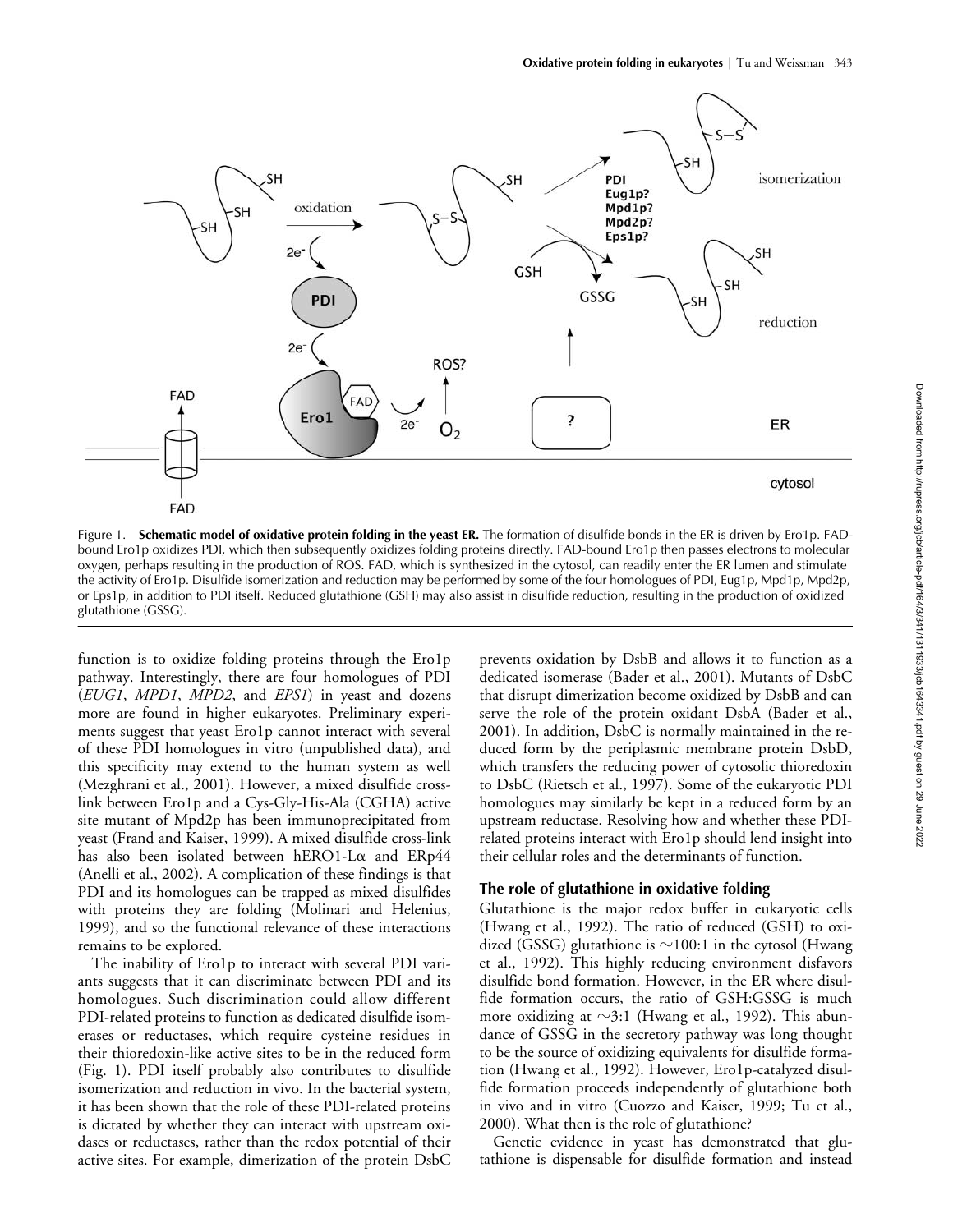functions as a net reductant in the ER (Cuozzo and Kaiser, 1999). In a screen for suppressors of the temperature sensitivity of the *ero1*-*1* mutant, a deletion of *GSH1*, which is involved in the biosynthesis of glutathione, was found to strongly suppress the *ero1*-*1* phenotype (Cuozzo and Kaiser, 1999). The interpretation of this observation is that absence of glutathione as a reductant results in less reduction of oxidized PDI and proteins, which allows a compromised *ero1*-*1* oxidation system to support growth. In  $\Delta$ *gsh1* strains, the oxidative folding of CPY proceeds with normal kinetics but is highly sensitive to oxidative stresses, consistent with the role of glutathione as a net reductant (Cuozzo and Kaiser, 1999).

What is the basis for the high GSSG content in the ER? Ero1p cannot directly oxidize GSH to GSSG (Tu et al., 2000). However, Ero1p and PDI can drive the oxidation of folding substrates even in the presence of reduced glutathione (GSH). Over time, a gradual production of GSSG resulting from GSH-mediated reduction of disulfides in PDI and folding proteins is observed in vitro (Tu et al., 2000) (Fig. 1). Thus, the abundance of GSSG in the ER is likely a consequence of Ero1p activity, and the GSH:GSSG redox buffer in the ER represents an equilibrium between the consequences of Ero1p-mediated oxidative and glutathione-mediated reductive processes. The kinetic shuttling of oxidizing equivalents by Ero1p and PDI that occurs independently of the bulk redox environment could explain how the ER supports rapid disulfide formation while maintaining the ability to reduce or rearrange incorrect disulfides, perhaps through glutathione and certain PDI homologues.

#### **The source of oxidizing potential for the ER**

What then is the source of oxidizing potential for eukaryotic disulfide formation? In bacteria, disulfide formation is coupled to cellular respiration through the oxidation of quinones (Bader et al., 1999). The periplasmic membrane protein DsbB reduces ubiquinone to reoxidize itself after one round of disulfide formation (Bader et al., 1999, 2000). Ubiquinone then becomes reoxidized by the respiratory chain with molecular oxygen serving as the terminal electron acceptor (Bader et al., 1999). A biochemical and genetic approach was used to identify the source of oxidizing equivalents for eukaryotic disulfide formation (Tu et al., 2000; Tu and Weissman, 2002). Using the yeast system, candidate redox molecules were depleted to determine whether they were important for oxidative folding in vivo. Unlike in prokaryotes, oxidative folding in yeast is not dependent on cellular respiration, as it is not affected by the absence of ubiquinone or heme (Tu et al., 2000). However, depletion of riboflavin from yeast results in a striking defect in oxidative folding (Tu et al., 2000). Furthermore, overexpression of *FAD1*, which converts flavin mononucleotide (FMN) to flavin adenine dinucleotide (FAD), strongly suppresses the temperature sensitivity of the *ero1*-*1* mutant (Tu et al., 2000). These observations strongly suggested that oxidative folding in yeast is dependent on cellular FAD levels.

Further evidence that oxidative folding in eukaryotes is dependent on FAD came from the discovery that purified Ero1p itself is a novel FAD-binding protein (Tu et al., 2000) (Fig. 1). When FAD is added to purified Ero1p and PDI, these components together can support robust oxida-

tive folding in vitro (Tu et al., 2000). Although FAD is crucial for sustained activity of Ero1p, it is not functioning as the terminal electron acceptor. Each FAD-bound Ero1p molecule can support multiple rounds of PDI oxidation, and an excess of free FAD cannot drive Ero1p-catalyzed disulfide formation under anaerobic conditions (Tu and Weissman, 2002). These observations suggested that molecular oxygen rather than FAD is functioning as the terminal electron acceptor (Tu and Weissman, 2002) (Fig. 1). In vitro experiments confirmed that Ero1p-catalyzed disulfide formation is compromised under anaerobic conditions, and that Ero1p directly consumes molecular oxygen during its reaction cycle (Tu and Weissman, 2002). Furthermore, the *ero1*-*1* mutant is completely inviable under anaerobic conditions at normally permissive temperatures (Tu and Weissman, 2002). The efficient use of molecular oxygen as the terminal electron acceptor by FAD-bound Ero1p could explain how the oxidation of millimolar concentrations of PDI (Gilbert, 1990) is achieved despite FAD concentrations in the low micromolar range (Gliszczynska and Koziolowa, 1998). Ero1p likely uses alternate terminal electron acceptors under anaerobic conditions, though the identity of these acceptors remains unknown.

#### **The role of FAD in oxidative folding**

The dependency of oxidative folding on FAD defines a novel role for this versatile redox molecule in the ER lumen. Ero1p is the first described flavoprotein localized entirely within the ER lumen, and the existence of a robust transport system that imports FAD into the ER lumen has been suggested (Tu and Weissman, 2002). In yeast, oxidative folding in vivo is highly sensitive to specifically free cellular FAD levels (Tu and Weissman, 2002). This sensitivity could be recapitulated in vitro, as the activity of Ero1p varied significantly with small deviations from physiological FAD concentrations (Tu and Weissman, 2002). Although this sensitivity of Ero1p to free FAD levels is unusual for a flavoprotein, it may provide a means to regulate oxidative folding (see also below). Further work will be required to determine how FAD modulates the activity of Ero1p and whether this is a conserved property of Ero1p.

#### **Oxidative folding as a source of cellular oxidative stress**

It seems fitting that molecular oxygen serves as the terminal electron acceptor for disulfide formation since its reduction potential is greater than all other biological oxidants. However, the complete four-electron reduction of molecular oxygen to water is kinetically sluggish, and the reduction intermediates and byproducts such as superoxide and hydrogen peroxide are highly reactive and damaging to macromolecules. In bacteria, this problem is solved by coupling oxidative folding to the respiratory chain (Bader et al., 1999), which consists of a complex series of membrane electron transfer proteins that efficiently reduce molecular oxygen to water. However, since in eukaryotes oxidative folding and respiration are confined to separate organelles (ER versus mitochondria), the Ero1p oxidation system has evolved to function independently of respiration and has adopted the use of flavin-based redox chemistry (Tu et al., 2000). In contrast to quinones, FAD is a relatively weak oxidant due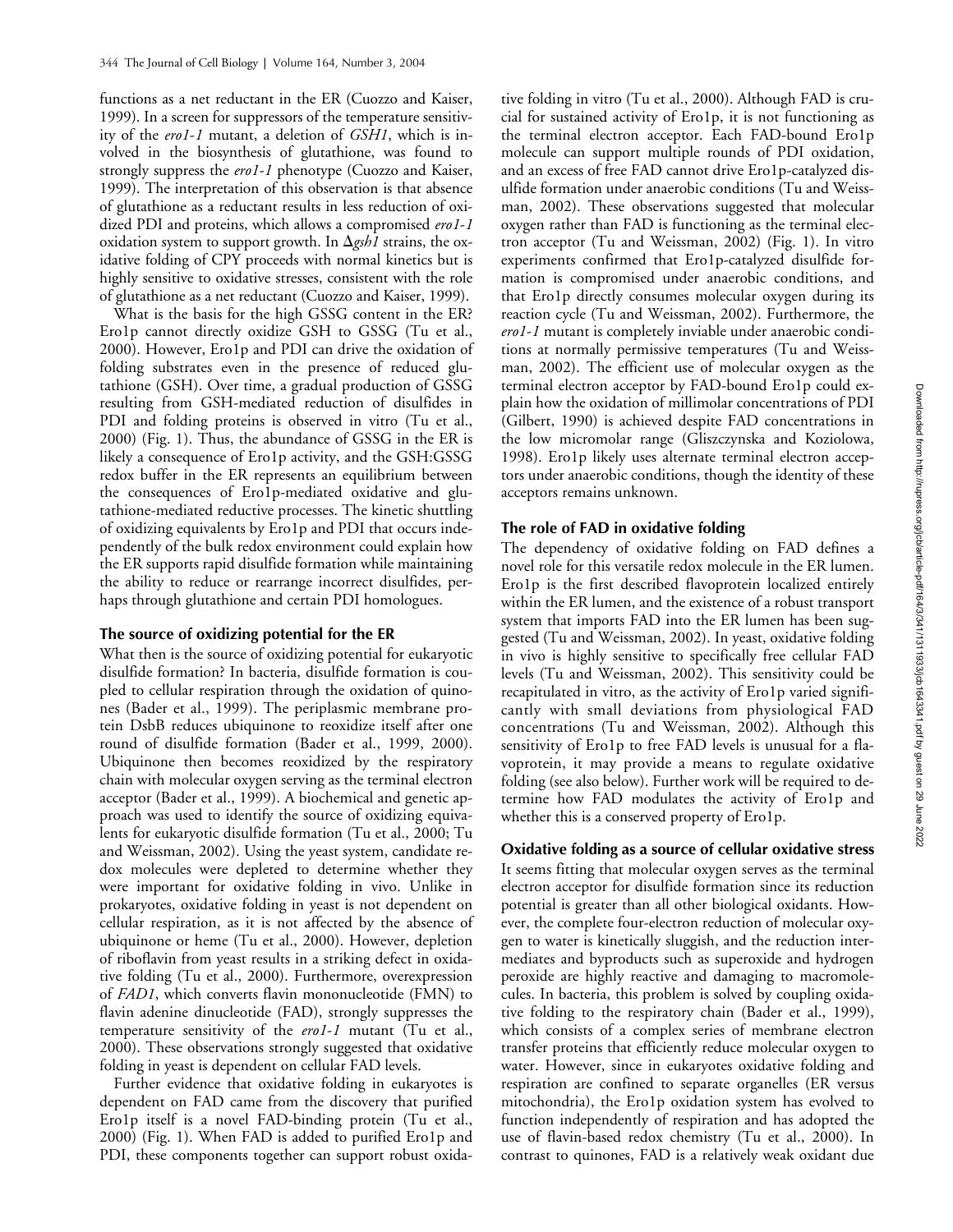to a low redox potential, but the ability of FAD-bound Ero1p to rapidly pass electrons directly to  $O_2$  provides the driving force for eukaryotic disulfide formation (Tu and Weissman, 2002).

The fate of the molecular oxygen consumed by Ero1p remains unclear. A standard two-electron reduction of  $O_2$  produces hydrogen peroxide  $(H_2O_2)$ . It does not appear that Ero1p is releasing stoichiometric amounts of hydrogen peroxide per disulfide formed, although substoichiometric amounts of hydrogen peroxide can be detected during its catalysis of disulfide formation (Tu and Weissman, 2002). However, on the cellular level, recent studies suggest that uncontrolled Ero1p oxidase activity could be a significant source of oxidative stress. Harding et al. (2003) have recently found that ER stress can lead to the acute production of reactive oxygen species. Stressing the ER in worms lacking the transmembrane kinase PERK, which phosphorylates  $e$ IF2 $\alpha$  to decrease global translation upon ER stress (Harding et al., 1999), leads to a significant accumulation of peroxides in the cell, and lowering Ero1p function by RNAi largely eliminates this effect (Harding et al., 2003).

These observations indicate that Ero1p could be responsible for a significant proportion of ROS in the cell. A simple calculation indicates the plausibility of this hypothesis. Assuming  ${\sim}$ 1/3 of all proteins are secretory proteins, one disulfide must be formed for every  $\sim$ 500 amino acids translated. If the equivalent of approximately three ATP are consumed per amino acid translated (Stryer, 1995), then one disulfide is formed for every  ${\sim}1{,}500$  ATP. ROS from ATP production occurs at 1–2% frequency (Stryer, 1995), and if approximately four to five ATP are produced per molecule of oxygen reduced, then one to two molecules of ROS are expected per 500 ATP produced through respiration. Assuming one molecule of ROS is produced per disulfide formed, Ero1p-mediated oxidation could account for up to  $\sim$ 25% of cellular ROS produced during protein synthesis, which has been suggested by a recent study to be the major source of cellular energy consumption (Princiotta et al., 2003). ROS production by Ero1p appeared significant but substoichiometric, which may be a limitation of the detection method (Tu and Weissman, 2002). The mechanism and extent of ROS production by Ero1p needs to be explored further. Nonetheless, it is clear that disulfide formation could contribute a significant source of ROS, especially in specialized secretory cells. Many secretory proteins also contain large numbers of disulfides, and their proper formation may require multiple cycles of misoxidation, reduction, and reoxidation. In addition, Ero1p activity is the main source of oxidized glutathione (GSSG) in the cell (Cuozzo and Kaiser, 1999; Tu et al., 2000), which contributes an additional source of oxidative stress.

Thus, Ero1p activity may be a substantial source of oxidative stress, necessitating proper regulation of oxidative folding and the function of reductant systems in the ER. It is likely to be important for a cell to tie protein oxidation to its folding load, since without control of oxidative folding, the ER could become over-oxidized, leading to protein misfolding, the production of reactive oxygen species and oxidized glutathione, and the futile consumption of energy in the form of reducing equivalents. This production of oxidizing equivalents may also need to be controlled in order to facilitate the maintenance of PDI homologues and perhaps a portion of PDI itself in a reduced form, and to minimize the intrinsic toxicity caused by oxidative stress associated with disulfide formation. UPR induction is one mechanism to regulate oxidative folding, but there may be more direct means of regulation. As the Ero1p oxidation system is highly responsive to levels of free FAD in the cell, controlling the levels of free FAD available to Ero1p may be a posttranslational mechanism to regulate oxidative folding according to the cell's needs. Although speculative, it is interesting to note that *RIB1*, which controls the first step of riboflavin biosynthesis, is a target of the UPR (Travers et al., 2000). Moreover, preliminary experiments indicate that free FAD levels in yeast can vary according to its growth phase and conditions (unpublished data). Alternatively, free FAD levels in the ER could be controlled by a FAD-specific transporter.

#### **Conclusion**

In summary, while previous studies of oxidative folding have focused on the bulk redox potential of the ER, it is now evident that eukaryotic disulfide formation proceeds by the kinetic shuttling of oxidizing equivalents to folding substrates by a protein relay. As the Ero1p-driven oxidation machinery is insulated from the bulk redox environment, reduced glutathione and perhaps certain PDI homologues can assist in the isomerization and reduction of incorrect disulfide bonds. Oxidative folding is coupled to the strong reduction potential of molecular oxygen through a FAD-dependent mechanism, but a potential consequence is the production of toxic reactive oxygen species. Indeed, it appears that Ero1p could be a significant contributor to cellular oxidative stress, and suggests that its activity must be carefully adjusted according to the folding load on the ER. Controlling the levels of free FAD available to Ero1p may be a means to regulate oxidative folding according to the cell's nutritional or metabolic state. Future work will reveal how the ER maintains its optimal environment for the multitude of redox processes required for the proper folding of secretory proteins.

# **References**

- Anelli, T., M. Alessio, A. Mezghrani, T. Simmen, F. Talamo, A. Bachi, and R. Sitia. 2002. ERp44, a novel endoplasmic reticulum folding assistant of the thioredoxin family. *EMBO J.* 21:835–844.
- Anfinsen, C.B., E. Haber, M. Sela, and F.H. White. 1961. The kinetics of formation of native ribonuclease during oxidation of the reduced polypeptide chain. *Proc. Natl. Acad. Sci. USA.* 47:1309–1314.
- Bader, M., W. Muse, D.P. Ballou, C. Gassner, and J.C. Bardwell. 1999. Oxidative protein folding is driven by the electron transport system. *Cell.* 98:217–227.
- Bader, M.W., T. Xie, C.A. Yu, and J.C. Bardwell. 2000. Disulfide bonds are generated by quinone reduction. *J. Biol. Chem*. 275:26082–26088.
- Bader, M.W., A. Hiniker, J. Regeimbal, D. Goldstone, P.W. Haebel, J. Riemer, P. Metcalf, and J.C. Bardwell. 2001. Turning a disulfide isomerase into an oxidase: DsbC mutants that imitate DsbA. *EMBO J.* 20:1555–1562.
- Bardwell, J.C., K. McGovern, and J. Beckwith. 1991. Identification of a protein required for disulfide bond formation in vivo. *Cell.* 67:581–589.
- Bardwell, J.C., J.O. Lee, G. Jander, N. Martin, D. Belin, and J. Beckwith. 1993. A pathway for disulfide bond formation in vivo. *Proc. Natl. Acad. Sci. USA.* 90:1038–1042.
- Cabibbo, A., M. Pagani, M. Fabbri, M. Rocchi, M.R. Farmery, N.J. Bulleid, and R. Sitia. 2000. ERO1-L, a human protein that favors disulfide bond formation in the endoplasmic reticulum. *J. Biol. Chem.* 275:4827–4833.
- Carelli, S., A. Ceriotti, A. Cabibbo, G. Fassina, M. Ruvo, and R. Sitia. 1997. Cys-